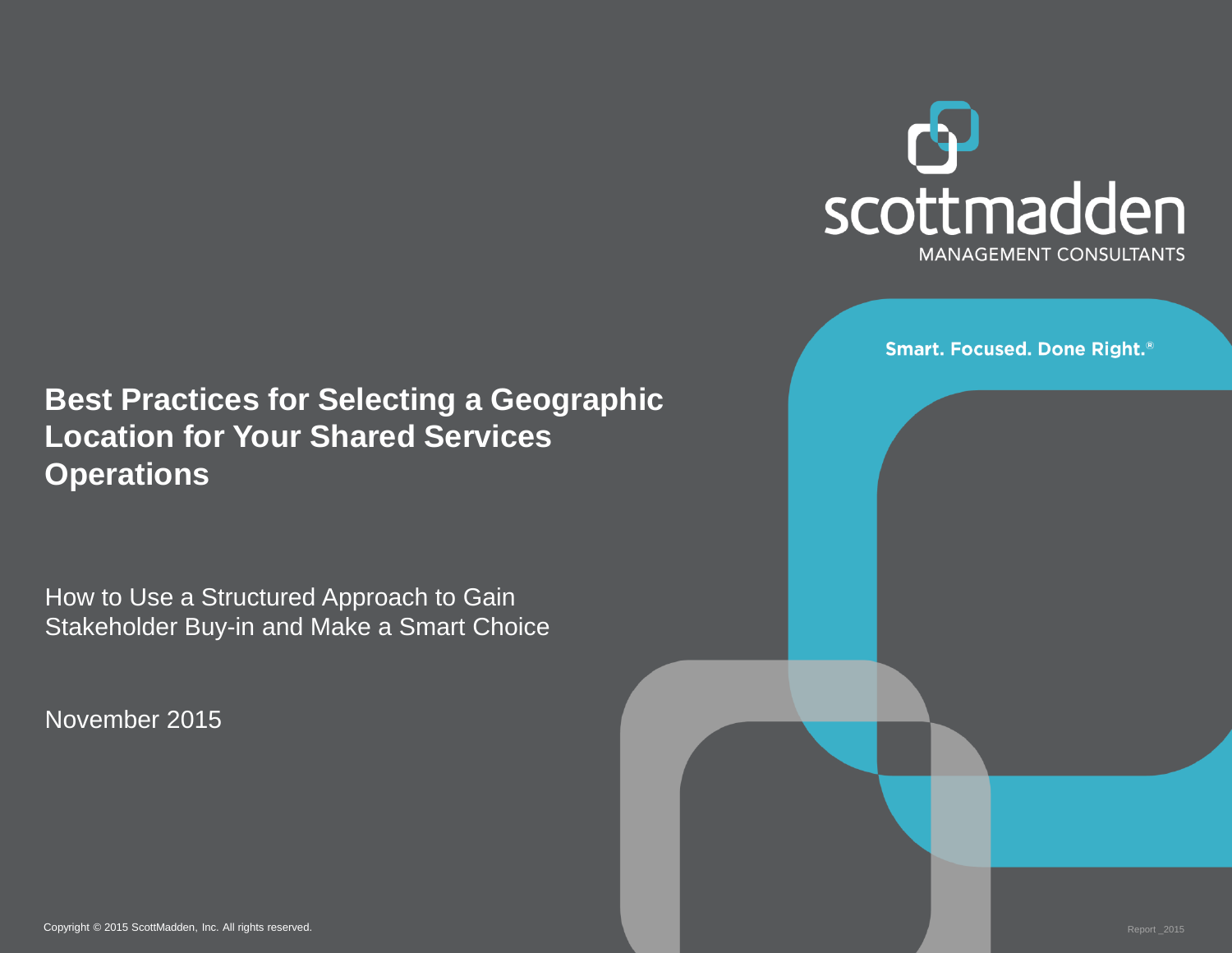# **Why Use a Structured Approach?**

**Selecting the location for your shared services operations is an important decision that can impact your long-term success. At the same time, it is a challenging decision with many criteria to consider and stakeholder preferences to manage. There are many benefits you can realize by following a structured approach to selecting a geographic location.**

**Key benefits include the following:**

- Employees with a "stake in the game" are given a voice
- Ranking helps determine cities that should be visited (not final decision)
- Personal preference is removed from the equation
- Large/small gaps in location criteria preferences and city data are accounted for in the process
- City database is created and expanded with every analysis

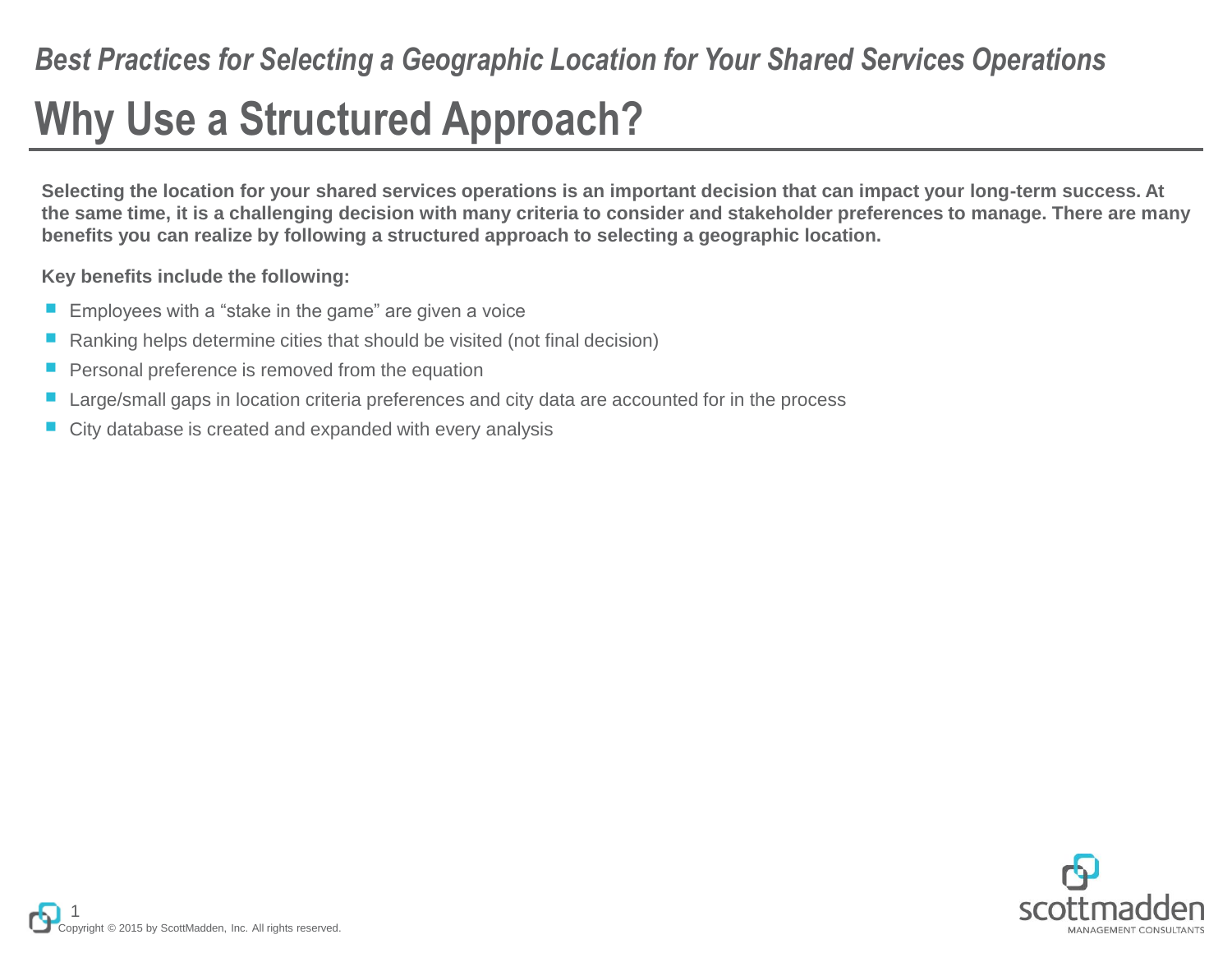# **What Does a Structured Approach Look Like?** *Best Practices for Selecting a Geographic Location for Your Shared Services Operations*

**While processes may vary, we have found that following these steps provides the rigor and results to satisfy stakeholders and produce an outcome that meets your needs.**



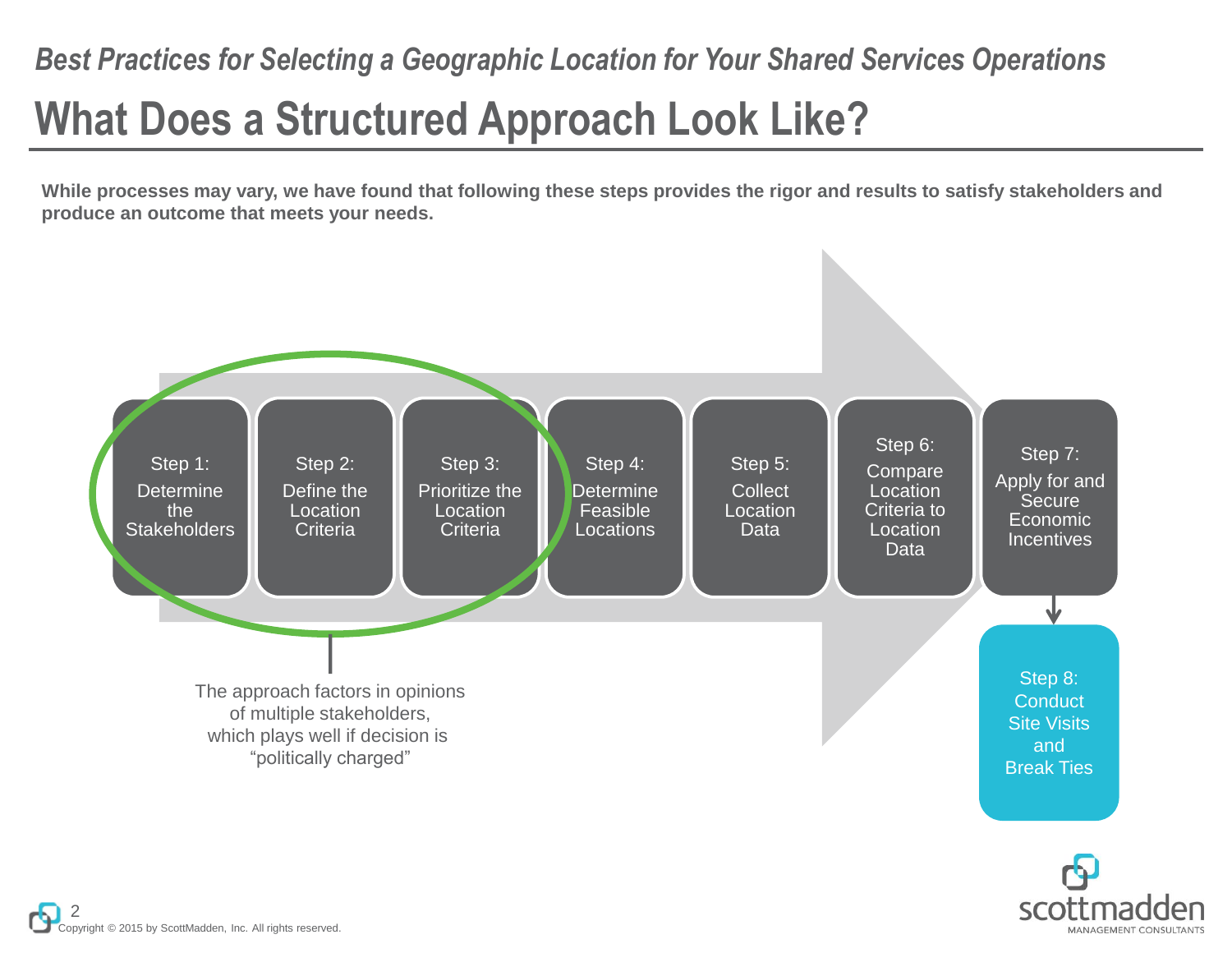## **What Do You Need to Consider along the Way?** *Best Practices for Selecting a Geographic Location for Your Shared Services Operations*

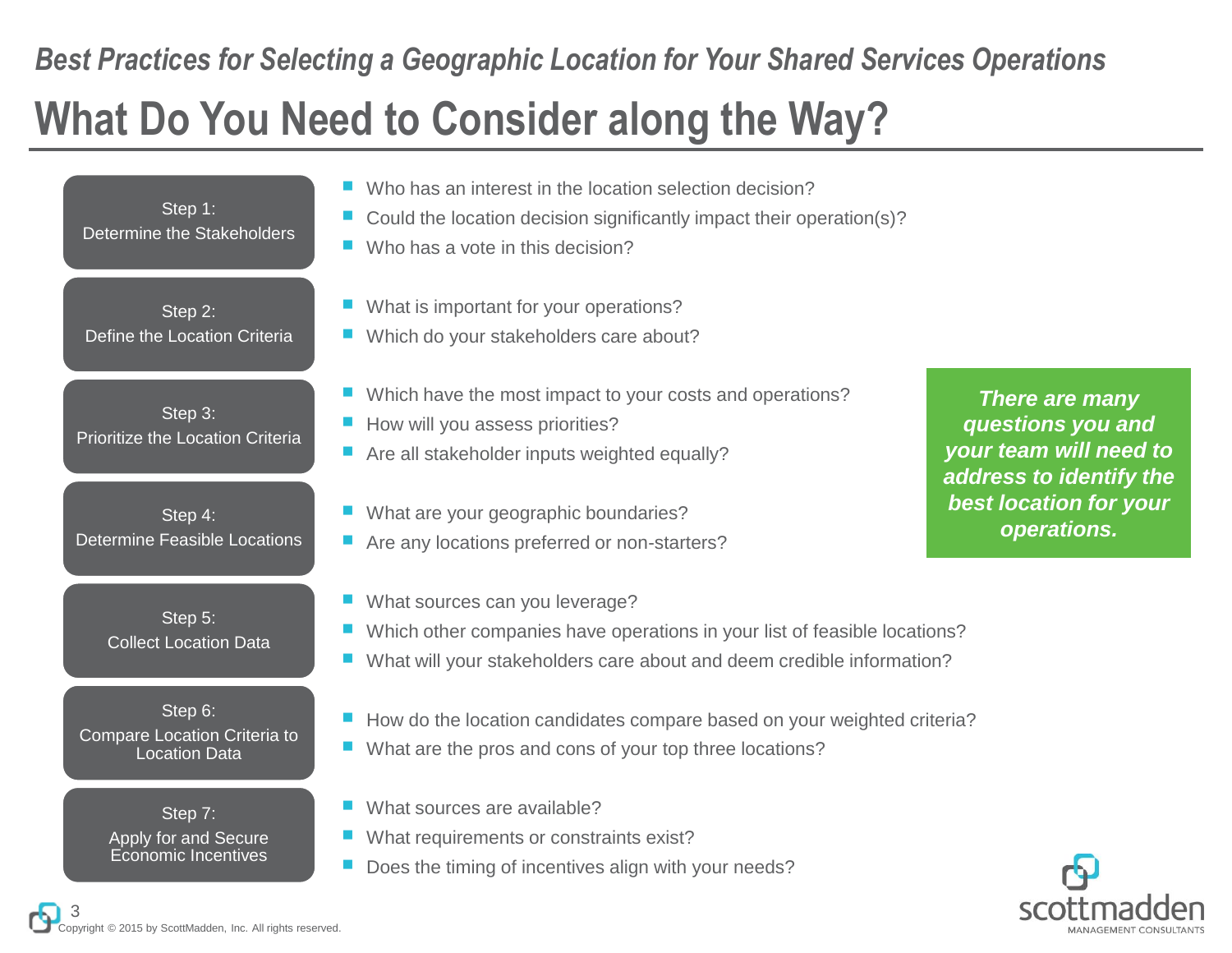### *Best Practices for Selecting a Geographic Location for Your Shared Services Operations*

# **Why Are Site Visits Important?**

**Site visits will lend information that is difficult to gather in an analysis, such as:**

- Specific tax and regulatory benefit opportunities
- Turnover rates
- Recruiting and retention challenges
- Language capabilities and fluency
- Specific issues with labor (retention rates, performance, etc.)
- Experience with local suppliers/vendors (particularly technology)
- Logistical challenges (mail system, electricity, commute, etc.)
- Experience monitoring/complying with local government (tax, labor laws, etc.)
- Worker culture/attitude toward change
- Criteria used for selecting the site
- Lessons learned or things they would have done differently